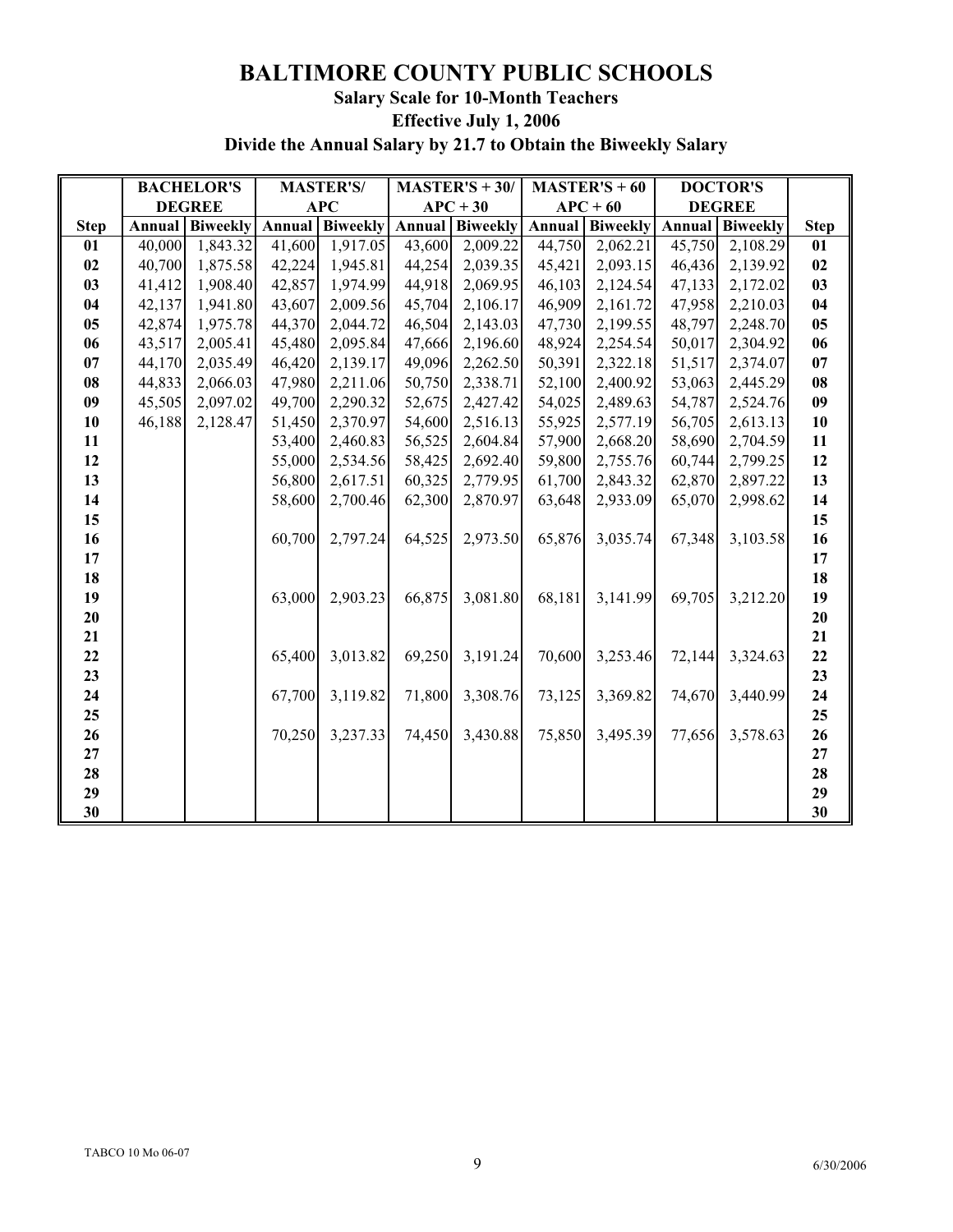# **Summary of Changes to Salary Scales for 2006-07 (FY07)**

Changes to salary scales occur as a result of negotiations between the Board and its bargaining units. Below is a brief summary of the changes made to the salary scales for 2006-07 (FY07).

#### **Salary Scales for Teachers (TABCO)**

The teachers' salary scale was restructured:

- $\triangleright$  the equivalent of 5% of 'new money' was applied to the scale. However, each step on the scale was NOT increased by 5%.
- $\blacktriangleright$  the starting teachers' salary (BA/step01) was set at \$40,000;
- $\triangleright$  meaningful and consistent increments were established from step to step on the BA and Doctor salary lanes;
- $\triangleright$  the scale was "compacted;" that is, teachers will reach their highest salary at step 26 rather than at step 28.

The other rates paid to teachers (e.g., Responsibility Factors) were increased by 5%. The rates of pay for substitute teachers were increased by 5%.

### **Salary Scale for Exempt Administrative, Executive, and Professional Staff (CASE)**

A 3% cost of living adjustment (COLA) was applied to salary scale for exempt administrative, executive, and professional staff. The annual salaries were increased by  $3\%$ .

#### **Salary Scale for Classified Employees (BACE)**

Steps 09, 39, and 69, which were partially funded in 2005-06, were fully funded in 2006- 07. Consistent and meaningful step increments were incorporated into the salary scale for classified employees. A 4% increment was created between steps 1 and 2, 2 and 3, 3 and 4, 4 and 5, and 5 and 6. There is a 5% increment between steps 6 and 7, 7 and 8, and 8 and 9. A 2% cost of living adjustment was applied to the restructured scale and a 1.2% cost of living adjustment was applied to the longevity steps. Additionally, grades 4 and 5 were removed from the 2005-06 scale and the entire scale was renumbered, beginning with grade 01. Finally, hourly rates of pay will appear on the scale.

#### **Salary Scale for Paraeducators (BACE)**

The salary scale was restructured by shifting the salaries down 2 steps and creating new salaries in steps 09 and 10. A 1.2% COLA was applied to the scale and to the longevity steps. Hourly rates of pay appear on the scale.